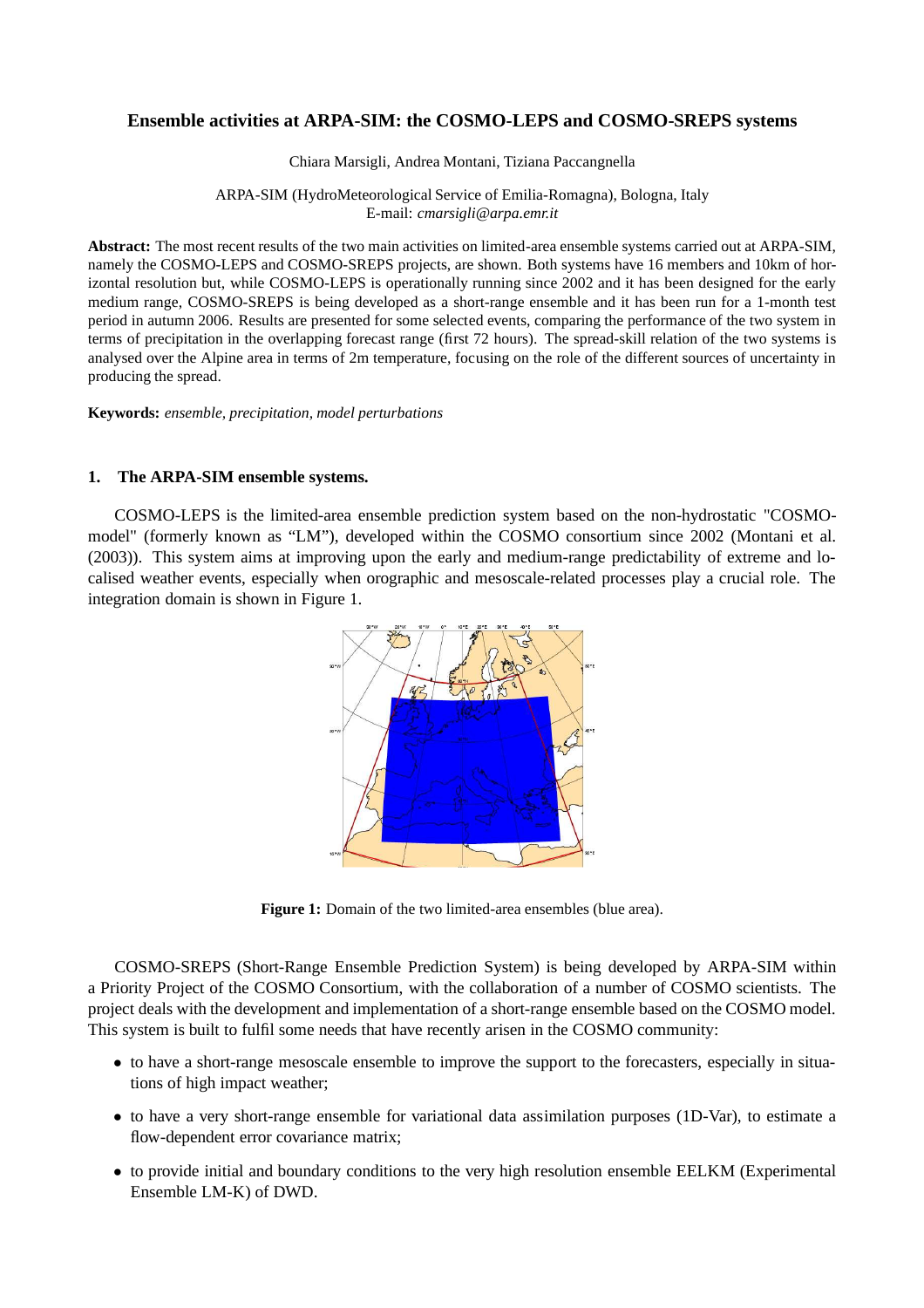The strategy to generate the mesoscale ensemble members proposed by this project tries to take into account several possible sources of uncertainty and then to model many of the possible causes of forecast error. The proposed system would benefit of: perturbations of the initial conditions, perturbations of the boundary conditions, perturbations of the limited-area model.

In the COSMO-LEPS system, the perturbations are ingested mainly through the boundary conditions, which are provided by some selected members of the operational ECMWF EPS (Molteni et al. (2001); Marsigli et al. (2001)). Being the COSMO-LEPS perturbations derived from the EPS ones, the system is useful especially in the early medium range (day 3-5). Furthermore, a random choice of the scheme to be used for the parameterisation of the deep convection (either Tiedtke or Kain-Fritsch) is allowed in the LM runs. A preliminary study (Marsigli et al. (2005)) suggested that the perturbations applied in this way play a minor role with respect to the perturbations at the boundaries, which explain the major amount of the spread.

The necessity of using a probabilistic approach also for the short-range and for the smaller scales can be understood in the light of the recent model developments. Despite the possibility to explore the scale of the order of few kilometres, the capability of numerical models to correctly forecast local and intense precipitation is still nowadays limited. This is true even at short time-range, up to 48 hours, due to the loss of atmospheric predictability going down to small spatial and temporal scales. At this scales (1 to 10 km), it is not completely satisfactory just to reproduce precipitating structures, but a correct localisation in space and time is required together with realistic peak values. These considerations introduce the need of a quantification of the predictability associated with a forecast which has been until now considered better provided by a deterministic very high resolution model. The scales at which the uncertainty needs to be quantified are influenced by phenomena which are only marginally considered in the generation of the perturbations for the global ensemble. In order to design an ensemble system for these purposes, the use of perturbations which can generate a reasonable spread in the short-range and of perturbations that act on a more local scale and is explored. Within the project, it has been planned to apply three different techniques for the model perturbations: (1) use of different parameterisation schemes, due to the difficulty to establish which scheme is better able to parameterise a particular physical processes (2) perturbation of the parameters of the schemes, (3) perturbation of the surface fields. The reasons leading to the choice of the perturbation type (1) are . As for perturbation type (2), a number of parameters are included in the Lokal Modell formulation, especially in the schemes used for the parameterisations of the physics. Generally, these parameters are assigned a fixed value chosen within a range, describing the uncertainty around the best estimate of the parameter. Therefore, model perturbations are added by varying, in the different model runs, the value assigned to the parameter within its range.

In order to take into account the error of the global model that comes from the boundaries, a multi-model approach is adopted for COSMO-SREPS. A MUlti-Model MUlti-Boundaries ensemble system is currently run by INM, where five different limited-area models (UM, HIRLAM, HRM, MM5, LM) are driven by the four global models (IFS, GME, UM, NCEP) which provide both initial and boundary conditions. The four LM runs nested on the four different global models are provided to the COSMO partners by INM. The four INM-LM runs are used in the SREPS project to drive 16 LM runs at higher resolution (10 km). Each of the 25 km LM runs provides initial and boundary conditions to 4 higher resolution LM runs, differentiated by the use of 4 different model perturbations (see Table 1).

**Table 1:** Perturbations applied to each of the 16 ensemble members. The members of each row are differentiated only by the model perturbations but have the same initial and boundary conditions, while the reverse is true for the members of each column.

|                   | model perturbations |            |                |              |
|-------------------|---------------------|------------|----------------|--------------|
| ic and bc         | $p1 = c$ trl        | p2=kainfri | $p3$ =turlen   | $p4$ =patlen |
| COSMO25km on IFS  | m1                  | m2         | m <sub>3</sub> | m4           |
| COSMO25km on GME  | m <sub>5</sub>      | mб         | m <sub>7</sub> | m8           |
| COSMO25km on NCEP | m9                  | m10        | m11            | m12          |
| COSMO25km on UM   | m13                 | m14        | m15            | m16          |

The system has been run in the described configuration over a 21-day test period in autumn 2006. The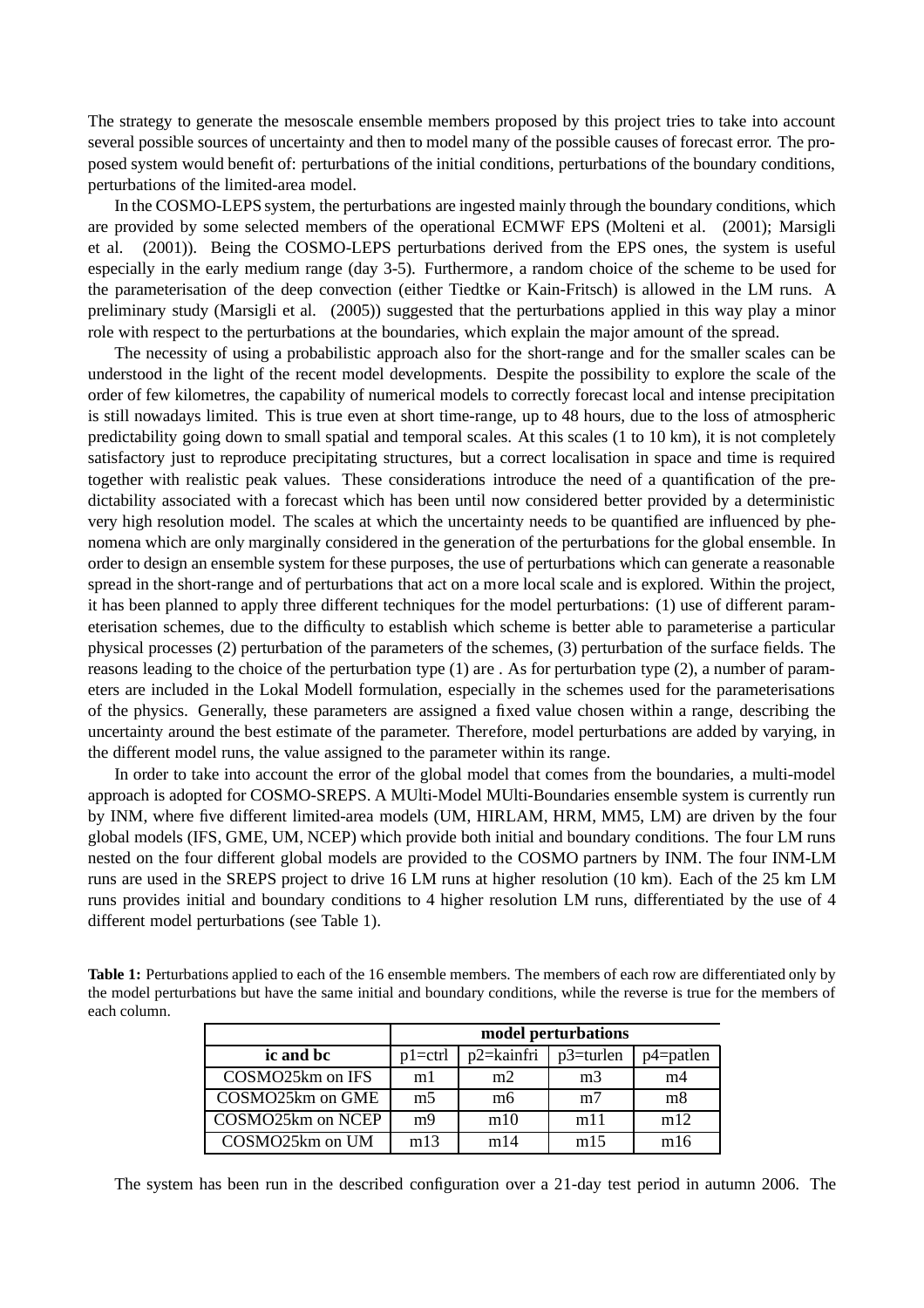selected days, from 13/09/06 to 27/11/06, are characterised by moderate to intense precipitation affecting an area including northern Italy, Switzerland and Germany. COSMO-SREPS is run over the same area of the COSMO-LEPS system, with the same horizontal (10km) and vertical resolution (40 levels). The considered forecast range is 72 hours.

## **2. Results.**

#### **2.1 The 13/05/2006 event.**

The first run of the COSMO-SREPS system was performed for the 13 May 2006 event, when precipitation of moderate intensity have affected northern Italy and Switzerland. The run has started at 00 UTC of the 13 May 2006.



**Figure 2:** COSMO–SREPS (top) and COSMO–LEPS (bottom) probability maps for the 10mm/6h threshold, for the periods 18-24 UTC of the 13 May (left) and 00-06 UTC of the 14 May (right). Isolines are relative to 10 (green), 30 (blue), 60 (violet) and 90 (red) %.

The COSMO-SREPS probability maps relative to the event "precipitation exceeding 10mm/6h" for the two 6-hour periods 18-24 UTC of the 13 May (18-24 h forecast range) and 00-06 UTC of the 14 May (24-30 h forecast range) are shown in the two top panels of Figure 2. In the two bottom panels are shown the COSMO-LEPS probability maps for the same period, relative to the run started at 12UTC of the 13 May, the forecast range being respectively 06-12 h and 12-18 h. In the first 6-hour period precipitation was observed mainly on the north-western Alps, in the Ticino and Lago Maggiore area (not shown). Both probabilistic systems indicate as likely to be interested by precipitation exceeding 10mm/6h an area including the one where precipitation was actually observed. In the second 6-hour period, heavy precipitation was occurring over the plain of the Veneto region, approximately around  $12\hat{A}$ rE - 46 $\hat{A}$ rN, with moderate precipitation spreading over the central part of the Alps (not shown). For this period, only the COSMO–SREPS forecasts assign a probability exceeding 30%